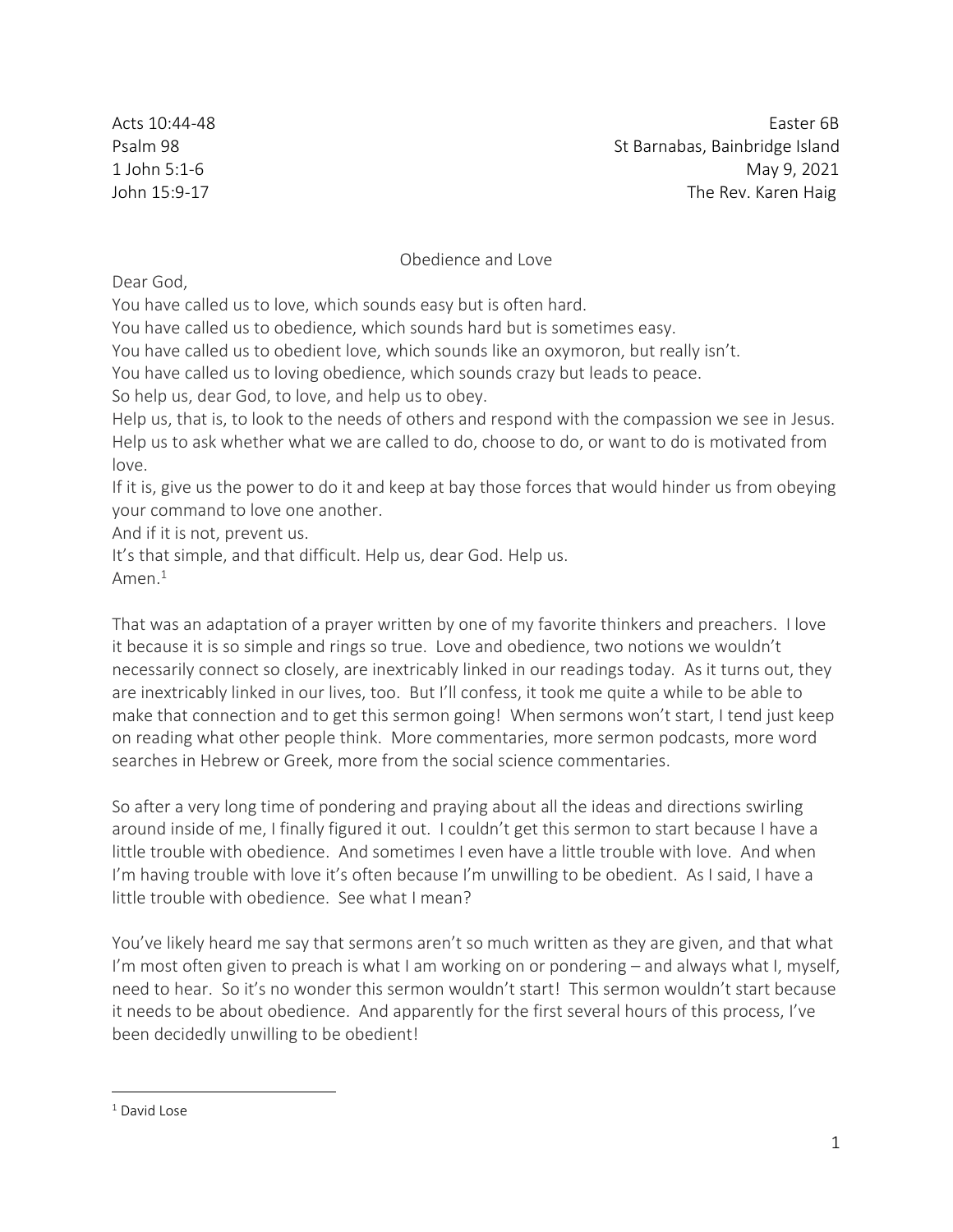I don't imagine I'm the only one here who has a little – or a lot of trouble with obedience. Obedience seems like such an archaic concept, too hierarchical, and not at all considerate of everyone's wants, needs and feelings. Obedience feels authoritarian and in our culture, we're encourages to be our own authorities. That's instilled even in little ones who can tell us very plainly, "you're not the boss of me." There is nothing in our culture that encourages obedience, quite the contrary. Thinking outside the box, being an entrepreneur, following our own stars at any cost are the things that will lead us to success, we're told, the things that will make us rise to the top, become extraordinarily successful, conquer the world.

I think we have a tendency to connect obedience with constraint, to assume that to be obedient is to be restricted or to lose our freedom. And heaven knows, in our culture we're all about personal freedom. I won't say that we're necessarily committed to everyone else's freedom – freedom from poverty or hunger or homelessness or violence. But the society we live in is all about our own personal freedom. Yet if we listen to Jesus, or to John's letters, if we listen to our hearts, we will find that contrary to societal norms, obedience is the only thing that will actually lead to perfect freedom. And even more importantly, we will find that obedience is the only way we are able to abide in God's love, the only way we will be able to love as Jesus loves.

## Listen: *"If you keep my commandments,"* Jesus said, *"you will abide in my love, just as i have kept my father's commandments and abide in his love."*

*If you keep my commandments, you will abide in my love.*

Do you see how obedience is an essential component of love?

This is not to say that we fully give ourselves away, but it is to say we fully give. It is not to say that we wholly surrender our will to the will of someone else, but it is to say that surrender is involved. When we love someone, we are naturally inclined to consider their needs, their wants, their desires, in our decision making and in our actions. We cannot love without some measure of surrender, without relinquishing something of our own will.

That said, Jesus is not offering us an if/then proposition. *If you keep my commandments then I will love you and my father will love you too.* I think what Jesus is saying, is that in keeping his commandments we will realize, recognize, remember that we are always and forever, tenderly held in God's loving embrace. Think about it. When are you most sure that you are God's own beloved? When do you feel most lovable?

We don't feel so beloved when we are self-involved, or concerned only with our own wants or needs. Because when we're only concerned about ourselves, it's usually because we're feeling insecure or unworthy or unimportant, undervalued, ashamed, or even rejected. And these are precisely the times we most need to experience God's love. When Jesus said "*If you keep my commandments, you will abide in my love, just as I have kept my father's commandments and abide in his love,"* he didn't mean *If you behave yourself I will love you*. He meant when we keep his commandments, we experience his love.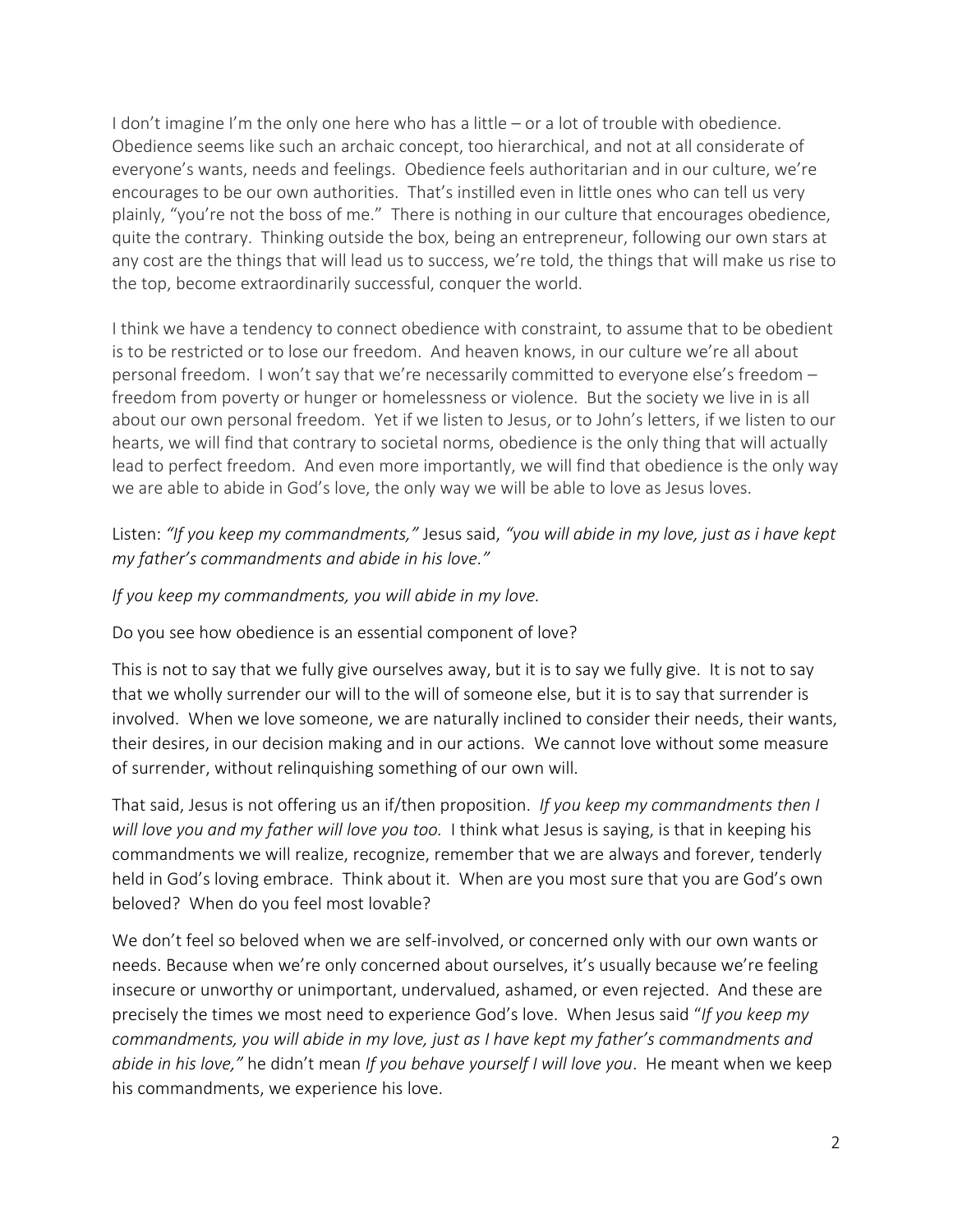And what are his commandments? Remember where we are in the story – it's Maundy Thursday, the last night of Jesus' life, the night he gave the new commandment. *"I give you a new commandment,"* Jesus said, *"that you love one another as I have loved you."* Jesus taught us a lot about how to live in the world, but he gave us only that one, new commandment. That we love each other the way he loves us.

I think what Jesus is telling us when he tells us to abide in his love by keeping his commandments, is that we will know God's love by loving. That we will know God's love by allowing ourselves to be loved. It's a little tricky because love is sacramental and sacraments are always tricky. Our prayer book catechism tells us that *Sacraments are outward and visible signs of inward and spiritual grace* – lots of us know that part of the definition. What many of us don't know is the second part of a sacrament's definition, that sacraments are *given by Christ as sure and certain means by which we receive that grace.* 

Sacraments effect what they are. Can you see why it's tricky? It's because sacraments are outward signs – water in baptism, bread and wine in eucharist, rings in marriage, laying on of hands in ordination, oil in confirmation, reconciliation and last rites – all of these are outward signs of God's grace that were given by Christ as the very means of receiving that grace. It's hard to explain. The best I can do is to say it's a little like what happened when my sister Becky and I saw each other for the first time in over a year during our recent vacation. We are the dearest of friends who not only live two states away from each other when we would actually prefer to live next door to each other, but like you, who've been separated from so many you love, we too have been separated by this very long pandemic. When Becky and I finally saw each other, we fell into each other's arms and both of us began to cry. Our tears and our embracing were outward and visible signs of the love we have for each other. Our embraces are also ways we experience the love we have for each other. Our tears and hugs are signs of our love just as they increase and express our love. A sacrament does what it is.

*"I am giving you these commands so that you may love one another,"* Jesus said. As it turns out, to obey God is actually to love God and to love one another. So it necessarily follows that if we keep Jesus' commandments we will abide in his love. This is, I think, what God wants from us and for us… to abide in God's love so that we in turn will experience love, practice love, manifest love, overflow with love. *I am giving you these commands so that you may love one another.*  Love is who God is and love is what God does. It turns out that's true for us too. To obey God, is to abide in love. To abide in love is to love.

Love and obedience. Both are sacramental in nature and both are grounded in surrender. Because to love as God loves is to give wholly of ourselves, to be utterly single-minded in our motivation, to let loose of winning and losing and being right. To love as God loves is to be obedient in offering ourselves to build up the body of Christ, to become wholly who we are, wholly who we were created to be. We were created by love, for love. What on earth could be more heavenly?